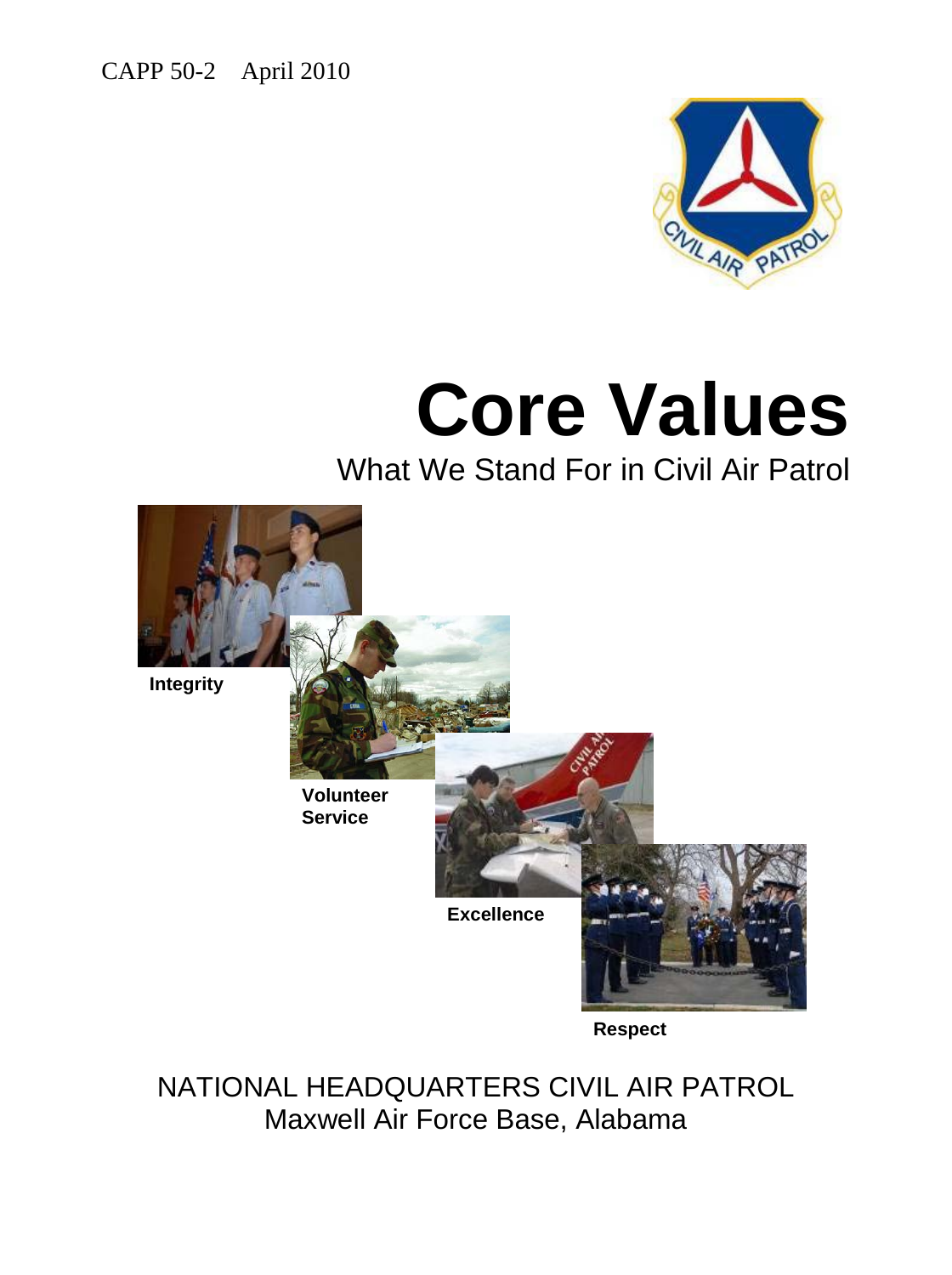## **Table of Contents**

## *Topic Page*

| $\mathbf{b}$ |
|--------------|
| 6            |
|              |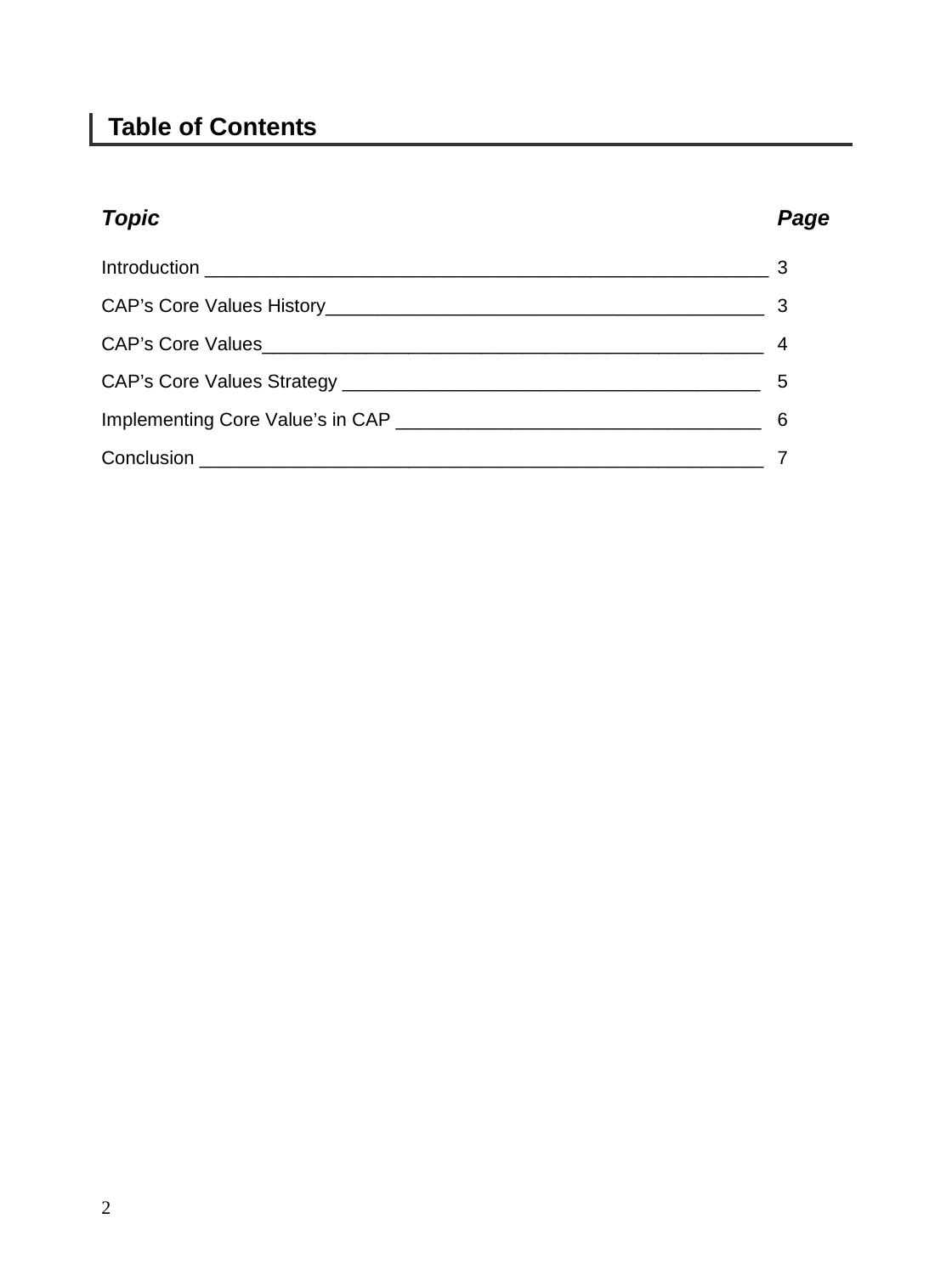## **Introduction**

Civil Air Patrol's core values of *Integrity, Volunteer Service, Excellence,* and *Respect* were first instituted in 1999. Mirroring the core values articulated by the United States Air Force, CAP's core values reflect how *we choose* to act as an organization; it's a statement of how *we choose* to treat our fellow members, our customers, and the American public. They reflect our organization's institutional commitment – as well as our members' personal commitment to public service.

## **USAF and CAP Core Values History**

### USAF CORE VALUES

In 1997, the United States Air Force published a set of core values for its members to live by. These values: *Integrity First, Service Before Self,* and *Excellence in*  **all We Do** were designed to be more than just a slogan. The Air Force described them as the common bond among all comrades in arms--- *"the glue that unifies the force and ties it to the great warriors and public servants of the past."*

The Air Force took great strides to infuse its culture with these values, in spirit and in application, at all levels. All Air Force personnel in leadership positions were expected to incorporate core values doctrine into their personal and professional conduct and set an example for their subordinates. Within the realm of Air Force professional military education, the Air Force Education and Training Command was tasked with ensuring that core values education was woven into all educational institutions ranging from Officer Training School to Air War College and from Basic Military Training to the Senior Noncommissioned Officer Academy. Finally, all Air Force members, officers and enlisted personnel, were asked to incorporate core values into their daily lives. This latter aspect of core values development, when accomplished, would transform core values from a strategic ethical concept to a personal credo.

#### CAP CORE VALUES

In November 1996, Civil Air Patrol embraced the concept of core values and began work on defining those values believed to be of greatest importance to the organization. In February 1999, the CAP National Board formally approved the following core values: *Integrity, Volunteer Service, Excellence,* and *Respect.*  Over time, CAP has integrated these core values into all professional development programs for senior members and cadets. This process is a continuous one which evolves to meet the changing needs of our members, customers, and communities.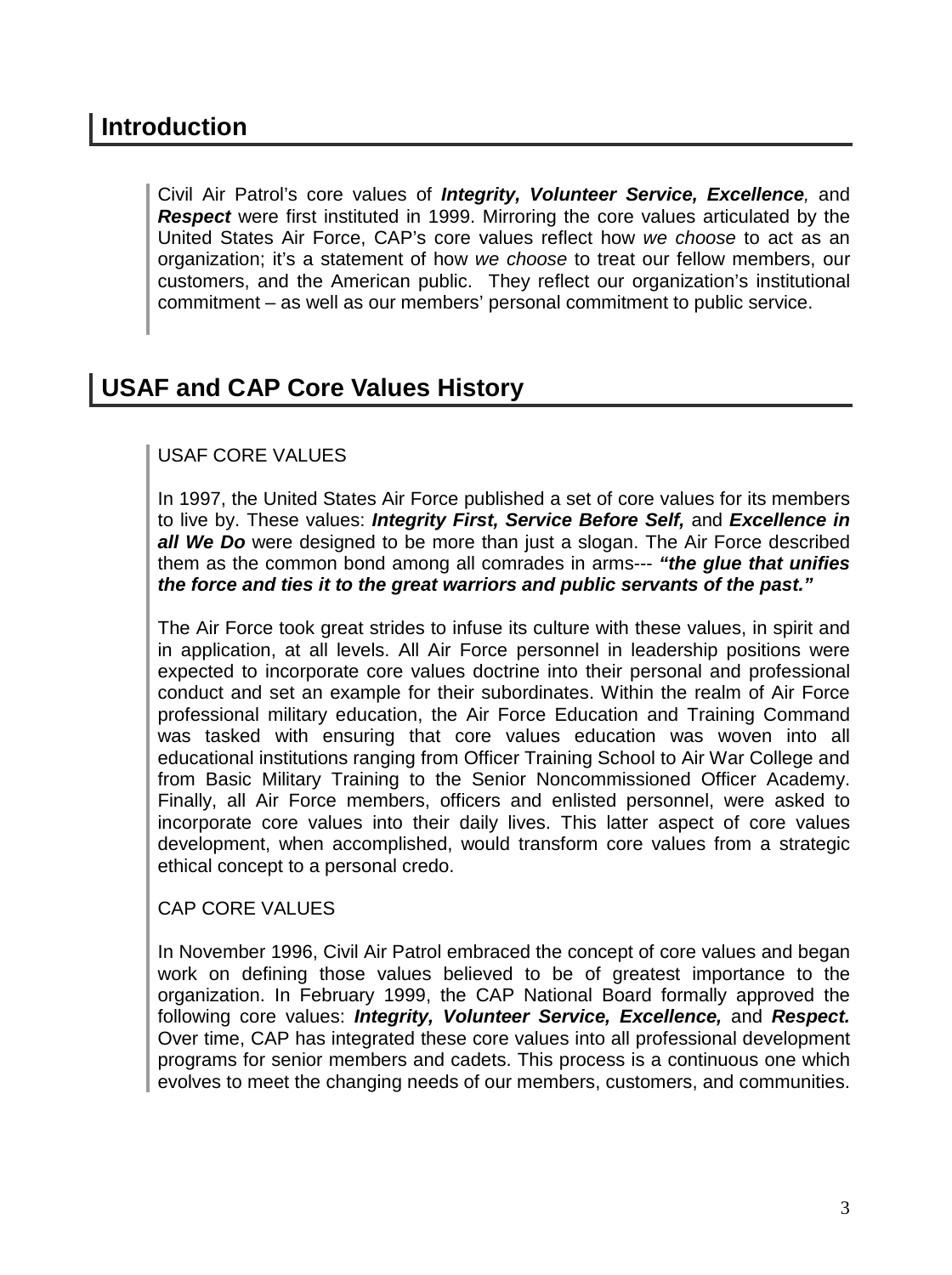## **CAP's Core Values**

The core values of Civil Air Patrol establish a common set of behavioral expectations as well as a set of standards to assess member conduct. The values of *Integrity, Volunteer Service, Excellence,* and *Respect*, serve as the ethical framework for CAP's service to America.

*1. Integrity:* This is the very fiber of all core values; without it all other core values cannot prevail. It is the cornerstone for all that is moral and just in our society. It is more than simple honesty. It embraces other attributes such as



courage, responsibility, accountability, justice, openness, self-respect, and humility. Lastly, this core value means CAP members must practice the highest standards of self-discipline.

**2.** *Volunteer Service:* CAP adopted this core value because it reflects the very essence of the organization—service to humanity. All CAP volunteers willingly give of their time, energy, and personal resources. Moreover, many have made the ultimate sacrifice by losing their lives while serving their neighbors. As a minimum, this core value implies a commitment on the part of all CAP members to place the organization's purposes first and foremost. This process starts with the member's agreement to obey the rules and regulations of CAP and the Air Force. In this regard, self-discipline is an absolute must.

*3. Excellence:* This core value reflects CAP's continuous effort to be the very best, and to consistently improve its humanitarian service to America. From personal appearance to resource management, excellence must be the goal of all CAP members.

*4. Respect:* CAP members come from all walks of life. Therefore, it is extremely important that members treat each other with fairness and dignity and work together as a team. To do otherwise would seriously impair CAP's capability to accomplish the mission.

The core values outlined above serve as the foundation for how CAP members treat one another; how they treat the recipients of



CAP's humanitarian service; and how they care for the corporate assets under their control. These basic tenets form CAP's ethical centerline – a moral compass for the organization. If one member fails to uphold these values, then, in a way, the entire organization suffers. Consider the following example: When pre-flighting an aircraft, the CAP pilot notices what appears to be minor damage to the leading edge of the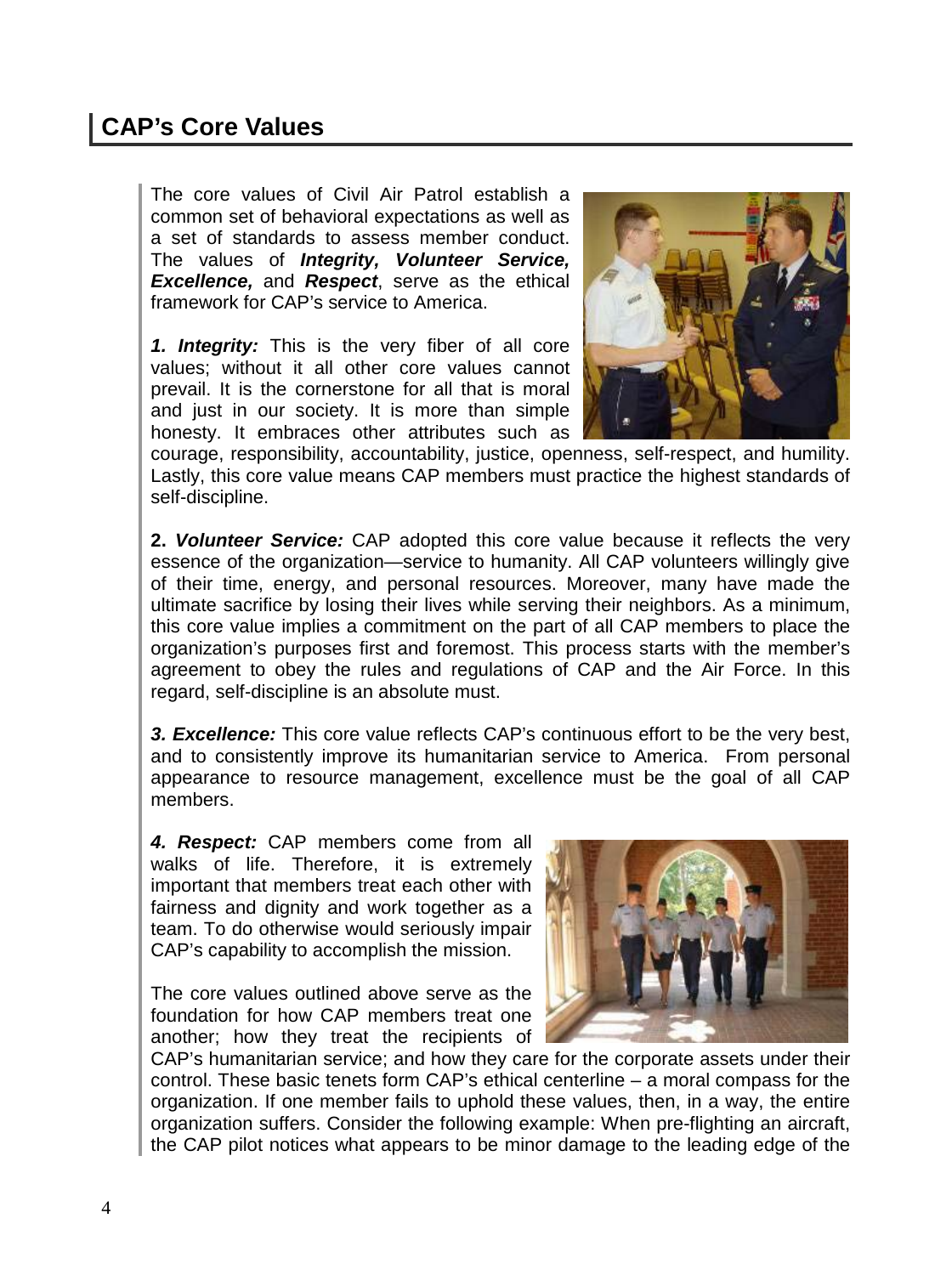wing. It seems like a small problem at the moment, so he disregards it and flies a cadet orientation flight. After landing, he notices the damaged area has degraded severely. Which of CAP's core values did the pilot violate? In reality, all values were violated. Integrity was compromised, "self" was placed before "service," excellence was ignored, and there was no respect shown for the safety of the cadet passengers.

## **CAP's Core Values Strategy**

Civil Air Patrol has developed a comprehensive strategy for orienting and training its members on core values. This strategy pervades all facets of the organization and applies to all levels of command. It is based on assumptions similar to the ones used by the Air Force and are outlined below:

1. **The leaders of an organization are the keys to its moral climate.** Commanders, supervisors, role models and informal leaders are key players in implementing core values. Remember, a follower will likely do as the leader does.

2. **One doesn't need to be a commander to be a leader.** Commanders are appointed to their positions, but a leader earns leadership status based on the respect given him or her by the people serving in the organization.

3. **Leaders must be keenly aware of their status as role models in the organization, and they must avoid even the appearance of improper behavior.** Perceptions of misconduct or inappropriate behavior can be just as damaging as actual instances of misconduct or inappropriate behavior. Leaders must always be sensitive to the implications inherent in their decisions and actions

and they must maintain the utmost professionalism.

4. **Leadership from below is as important as leadership from above when implementing core values.** Peers constantly interact with one another. This interaction tends to influence their behavior as a group. Leaders must recognize this aspect of group dynamics and ensure core values are accepted by the membership. In doing so, the leader ensures that the core values culture of the organization strengthens itself.



5. **To understand, accept, and internalize core values, CAP members at all levels of Civil Air Patrol must be encouraged to discuss and explore the role of core values in the organization.** Core values should be discussed frankly and openly by the membership. To facilitate this discussion, leaders must create a climate in the unit whereby all members know they will not be punished for voicing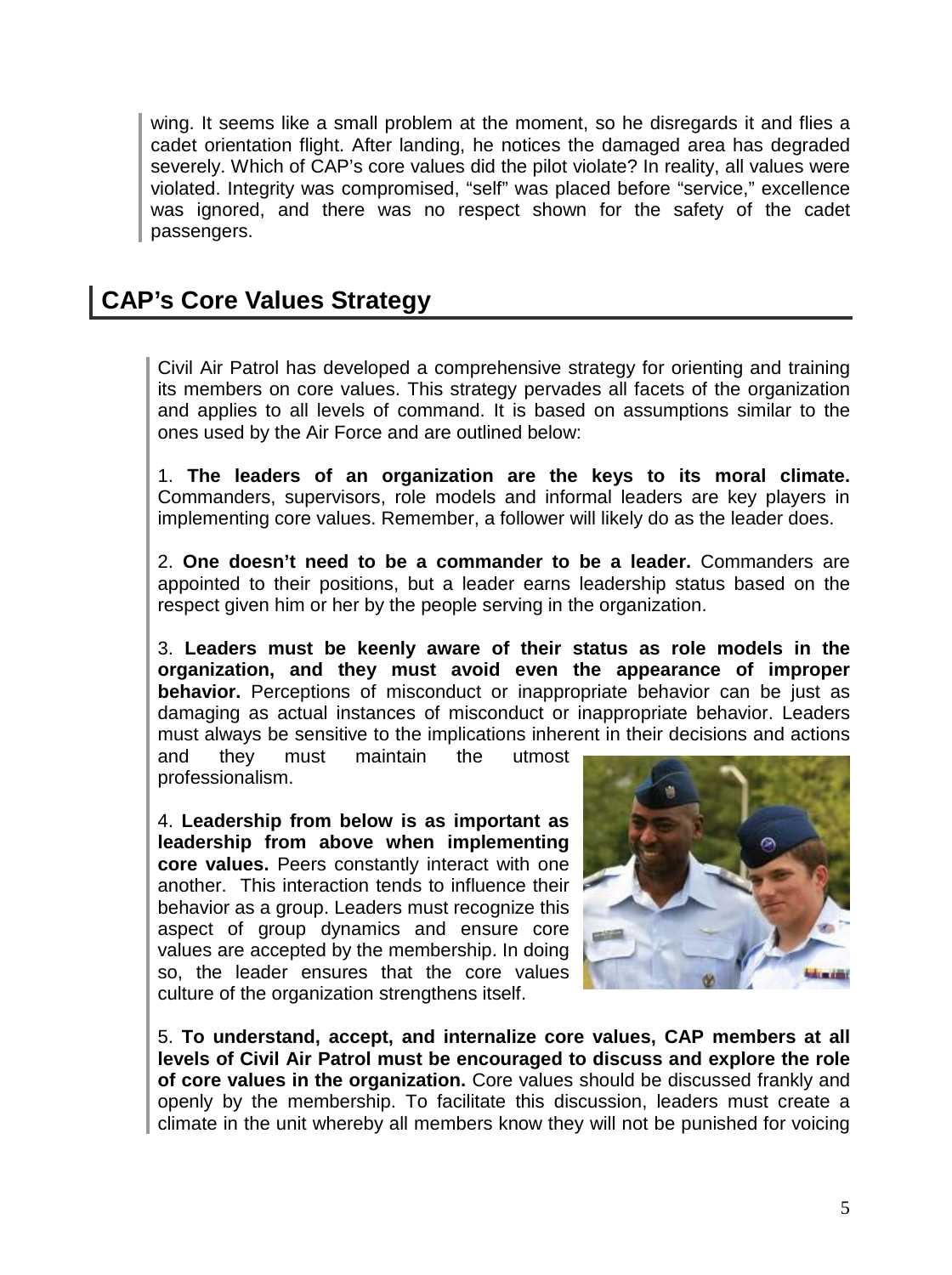their opinion. Also, members must feel free to use core values as tools to critique CAP's programs, policies, and procedures.

## **Implementing Core Values in CAP**

The Civil Air Patrol culture is formed around its core values. To this end, CAP uses a three-pronged strategy for implementing core values. The first step is to educate all members so they understand core values and how these values support the mission. Secondly, commanders and supervisors must serve as the primary advocates in encouraging the implementation of core values as a part of daily routines. Lastly, the members must accept and internalize core values.

1. **The "Schoolhouse Weave"**: Civil Air Patrol's approach to weaving core values into training programs mirrors the approach taken by the Air Force. This approach involves integrating core values training into existing courses and into new courses as they are being developed. Recommendations concerning the best ways to accomplish this are welcomed from all seniors and cadets, and may be addressed to CAP Professional Development at [prodev@capnhq.gov.](mailto:prodev@capnhq.gov)

2. **Commander/Supervisory Involvement**: In implementing core values, the responsibilities of commanders and supervisors go beyond merely articulating policy or encouraging core values discussions. These leaders must also serve as role models in the organization and show how core values can be practically demonstrated on a daily basis. At the higher levels of CAP, the senior leadership should continually examine all policies, procedures, and programs to ensure that an ethical climate is being nurtured in the organization. Additionally, commanders and supervisors must support, and contribute to, core values education within the organization.

3. **Member Involvement**: All senior members and cadets have a basic responsibility to integrate core values into the organization's culture. Members should willingly adhere to core values in their daily activities. For example, as a minimum, this involves strict compliance with all CAP directives. CAP members, CAP senior





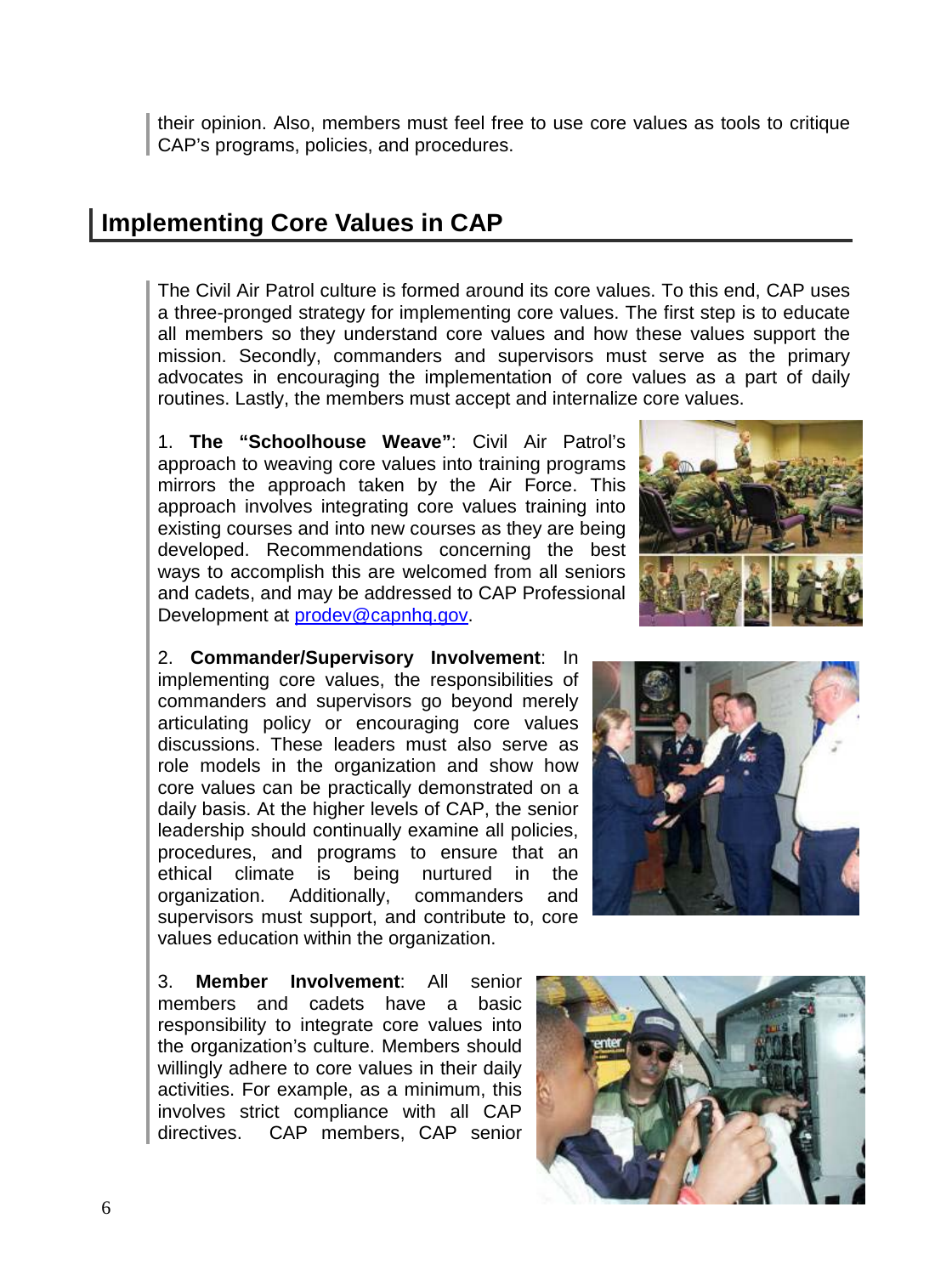leadership, and education and training specialists must maintain a constant dialogue on possible ways to weave core values into all CAP programs. This feedback process provides for an exchange of ideas on new and innovative ways to instill core values at the grassroots level of CAP.

## **Conclusion**

What really are core values? Well, they're actually quite simple. These values represent a cultural commitment within Civil Air Patrol: to practice basic honesty, to give of one's self for the betterment of humanity, to deliver top quality services, and to treat others fairly. In summary, core values require all CAP members to exemplify the highest standards of personal and professional conduct. As former Air Force Chief of Staff General Ronald Fogleman said, core values must guide our daily actions --- "even when no one else is watching."

## **BIBLIOGRAPHY AND RESOURCES**

- 1. Civil Air Patrol *Foundations Course*
- 2. Civil Air Patrol *Unit Commanders Course*
- 3. United States Air Force *Core Values*
- 4. CAPR 35-10, *Ethics Policy*